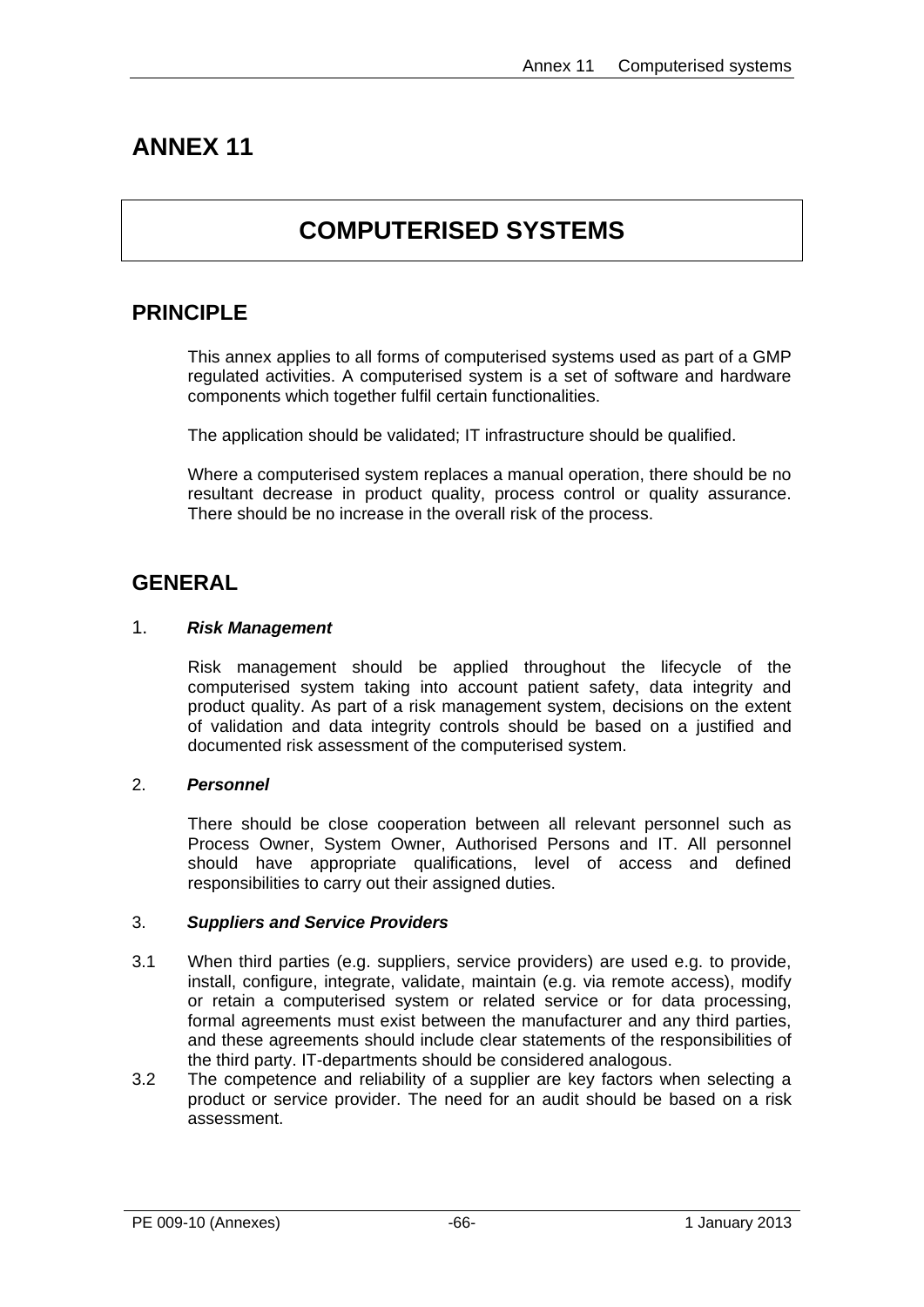- 3.3 Documentation supplied with commercial off-the-shelf products should be reviewed by regulated users to check that user requirements are fulfilled.
- 3.4 Quality system and audit information relating to suppliers or developers of software and implemented systems should be made available to inspectors on request.

# **PROJECT PHASE**

# 4. *Validation*

- 4.1 The validation documentation and reports should cover the relevant steps of the life cycle. Manufacturers should be able to justify their standards, protocols, acceptance criteria, procedures and records based on their risk assessment.
- 4.2 Validation documentation should include change control records (if applicable) and reports on any deviations observed during the validation process.
- 4.3 An up to date listing of all relevant systems and their GMP functionality (inventory) should be available.

For critical systems an up-to-date system description detailing the physical and logical arrangements, data flows and interfaces with other systems or processes, any hardware and software pre-requisites, and security measures should be available.

- 4.4 User Requirements Specifications should describe the required functions of the computerised system and be based on documented risk assessment and GMP impact. User requirements should be traceable throughout the life-cycle.
- 4.5 The regulated user should take all reasonable steps to ensure that the system has been developed in accordance with an appropriate quality management system. The supplier should be assessed appropriately.
- 4.6 For the validation of bespoke or customised computerised systems there should be a process in place that ensures the formal assessment and reporting of quality and performance measures for all the life-cycle stages of the system.
- 4.7 Evidence of appropriate test methods and test scenarios should be demonstrated. Particularly, system (process) parameter limits, data limits and error handling should be considered. Automated testing tools and test environments should have documented assessments for their adequacy.
- 4.8 If data are transferred to another data format or system, validation should include checks that data are not altered in value and/or meaning during this migration process.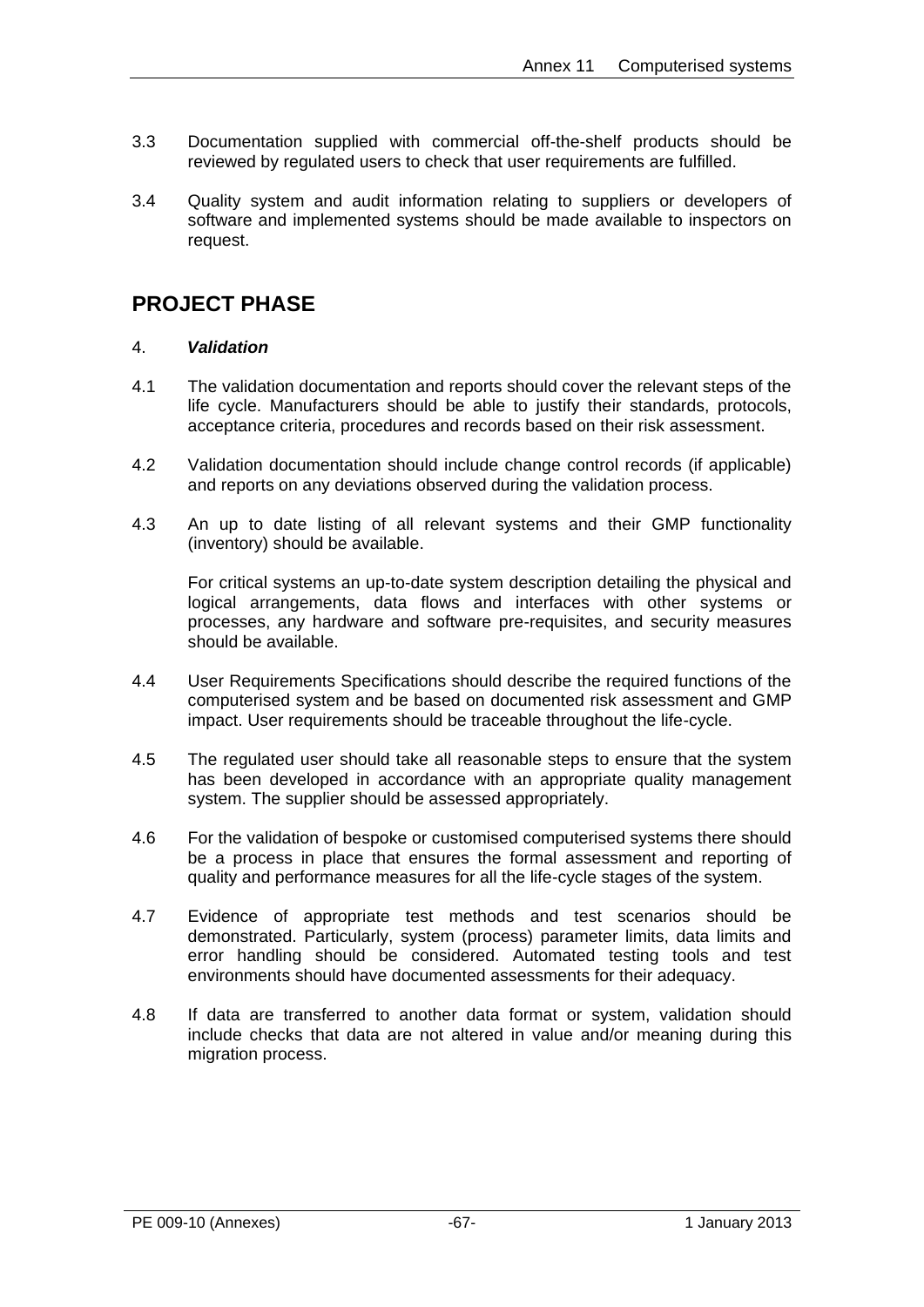# **OPERATIONAL PHASE**

# 5. *Data*

Computerised systems exchanging data electronically with other systems should include appropriate built-in checks for the correct and secure entry and processing of data, in order to minimize the risks.

# 6. *Accuracy Checks*

For critical data entered manually, there should be an additional check on the accuracy of the data. This check may be done by a second operator or by validated electronic means. The criticality and the potential consequences of erroneous or incorrectly entered data to a system should be covered by risk management.

### 7. *Data Storage*

- 7.1 Data should be secured by both physical and electronic means against damage. Stored data should be checked for accessibility, readability and accuracy. Access to data should be ensured throughout the retention period.
- 7.2 Regular back-ups of all relevant data should be done. Integrity and accuracy of backup data and the ability to restore the data should be checked during validation and monitored periodically.

### 8. *Printouts*

- 8.1 It should be possible to obtain clear printed copies of electronically stored data.
- 8.2 For records supporting batch release it should be possible to generate printouts indicating if any of the data has been changed since the original entry.

### 9. *Audit Trails*

Consideration should be given, based on a risk assessment, to building into the system the creation of a record of all GMP-relevant changes and deletions (a system generated "audit trail"). For change or deletion of GMP-relevant data the reason should be documented. Audit trails need to be available and convertible to a generally intelligible form and regularly reviewed.

### 10. *Change and Configuration Management*

Any changes to a computerised system including system configurations should only be made in a controlled manner in accordance with a defined procedure.

# 11. *Periodic Evaluation*

Computerised systems should be periodically evaluated to confirm that they remain in a valid state and are compliant with GMP. Such evaluations should include, where appropriate, the current range of functionality, deviation records,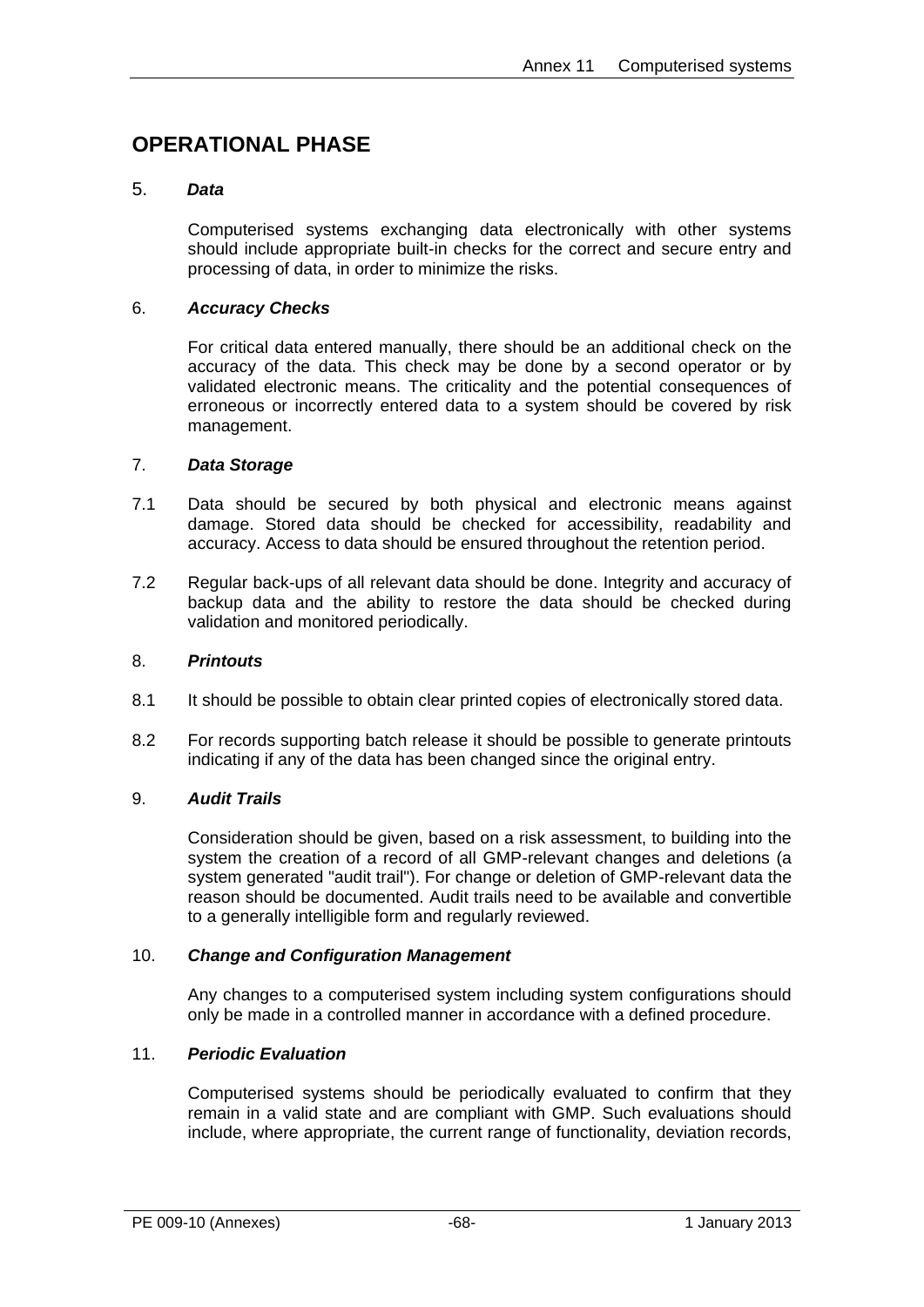incidents, problems, upgrade history, performance, reliability, security and validation status reports.

# 12. *Security*

- 12.1 Physical and/or logical controls should be in place to restrict access to computerised system to authorised persons. Suitable methods of preventing unauthorised entry to the system may include the use of keys, pass cards, personal codes with passwords, biometrics, restricted access to computer equipment and data storage areas.
- 12.2 The extent of security controls depends on the criticality of the computerised system.
- 12.3 Creation, change, and cancellation of access authorisations should be recorded.
- 12.4 Management systems for data and for documents should be designed to record the identity of operators entering, changing, confirming or deleting data including date and time.

### 13. *Incident Management*

All incidents, not only system failures and data errors, should be reported and assessed. The root cause of a critical incident should be identified and should form the basis of corrective and preventive actions.

### 14. *Electronic Signature*

Electronic records may be signed electronically. Electronic signatures are expected to:

- a. have the same impact as hand-written signatures within the boundaries of the company,
- b. be permanently linked to their respective record,
- c. include the time and date that they were applied.

### 15. *Batch release*

When a computerised system is used for recording certification and batch release, the system should allow only Authorised Persons to certify the release of the batches and it should clearly identify and record the person releasing or certifying the batches. This should be performed using an electronic signature.

### 16. *Business Continuity*

For the availability of computerised systems supporting critical processes, provisions should be made to ensure continuity of support for those processes in the event of a system breakdown (e.g. a manual or alternative system). The time required to bring the alternative arrangements into use should be based on risk and appropriate for a particular system and the business process it supports. These arrangements should be adequately documented and tested.